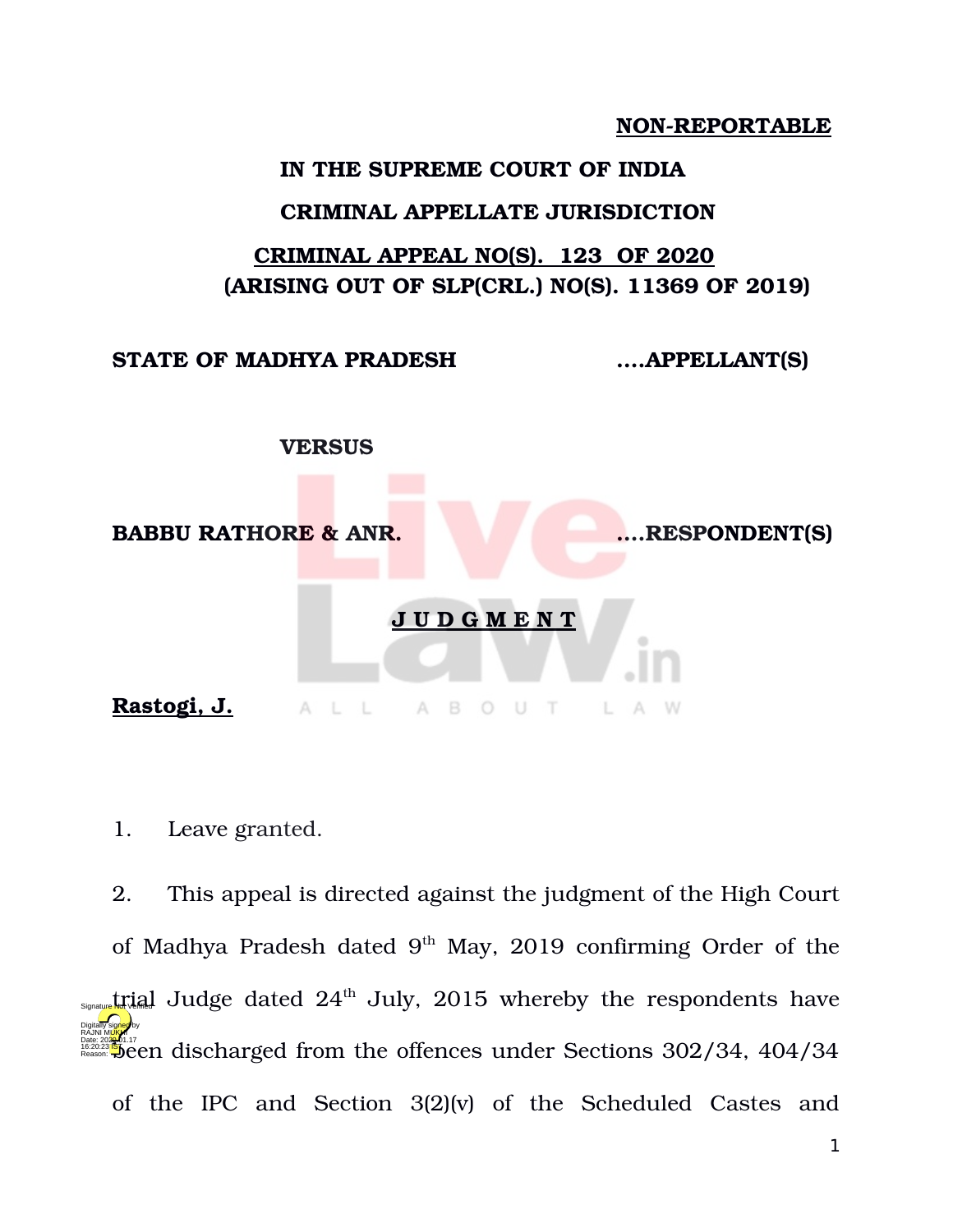Scheduled Tribes(Prevention of Atrocities) Act, 1989(hereinafter being referred to as "Act, 1989") at the advanced stage of the trial when almost all the material witnesses have been examined by the prosecution which has given rise to this appeal.

3. The background facts in nutshell are that deceased Baisakhu, in a drunken state met Kamla Prajapati on road to ward no. 10, Pasia, Thana Anuppur, Anuppur, Madhya Pradesh. Kamla Prajapati took him to his house, but the deceased Baisakhu stated that he had to return two hundred fifty rupees to Nasru and requested him to take to his place. Upon insistence of deceased Baisakhu, Kamla Prajapati took him to the house of Nasru where accused Babbu Rathore was drinking liquor. Baisakhu stated that he wanted to have liquor so leaving him there, Kamla Prajapati returned back. When Ujaria Bai, the wife of deceased, went to house of Nasru to inquire about her husband, then Nasru told her that deceased Baisakhu had left with Babbu Rathore. The dead body of Baisakhu was recovered on  $14<sup>th</sup>$  July, 2011. Information of unnatural death was recorded by police and post-mortem on the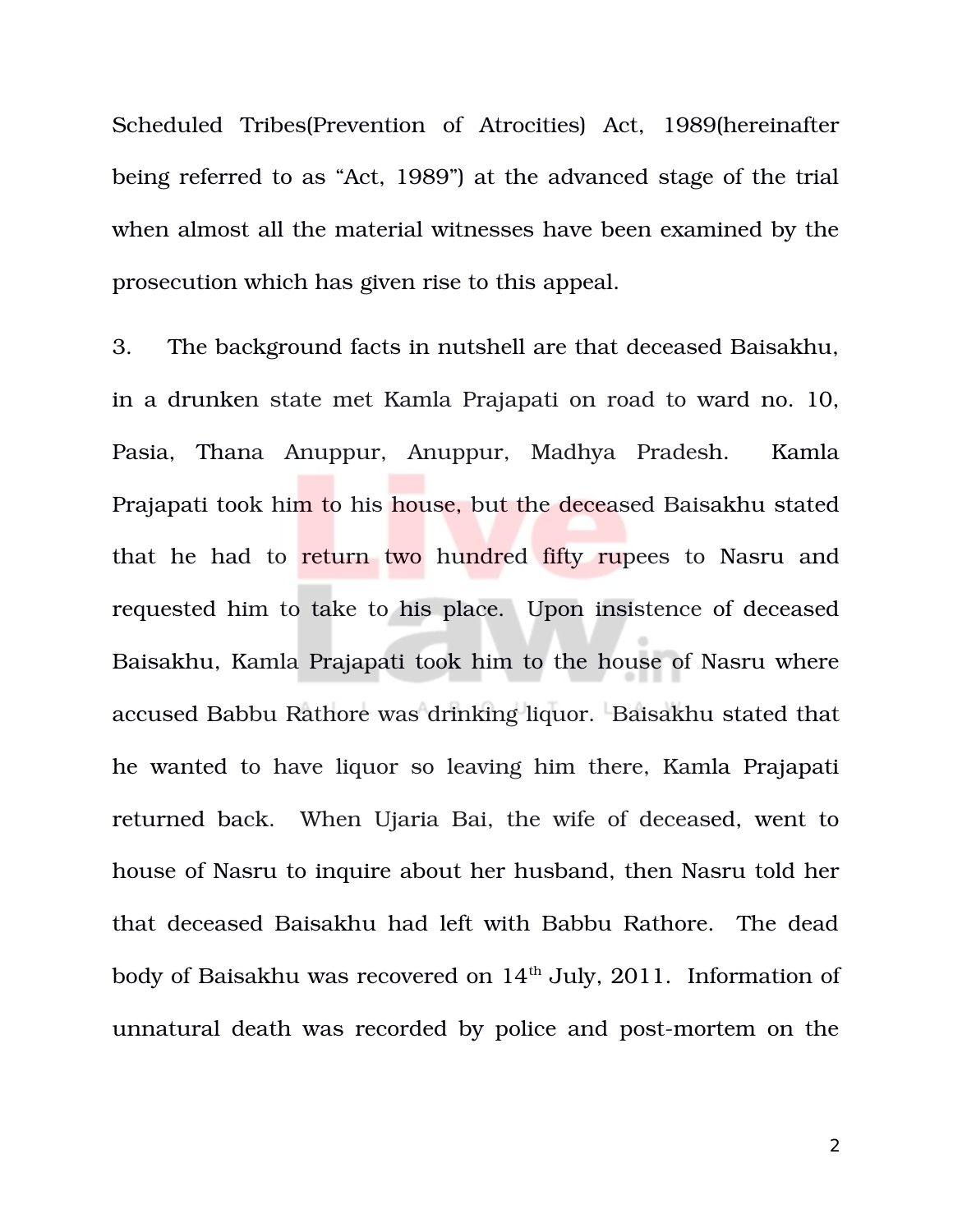body of the deceased was conducted which proved death was unnatural and caused by asphyxia due to strangulation.

4. The preliminary investigation confirmed that the deceased was last seen with the present respondents. After registration of FIR, investigation was conducted by the Sub-Inspector and charge-sheet came to be filed against the present respondents for offences punishable under Section 302/34, 404/34 of the IPC and Section  $3(2)(v)$  of the Act, 1989. The trial Court took cognizance of the matter and Special Case No. 37/11 was registered.

5. During proceedings in Special Case No. 37/11, statement of the material witnesses PW 2 Narsu, PW 4 Kamla Prajapati and PW 5 A B O U  $T$ L Uparia Bai, wife of deceased Baisakhu were recorded. It appears from the record that at the advanced stage of the trial, a grievance was raised by the respondents that they had been charged under Section 3(2)(v) of the Act, 1989 and since the investigation has been conducted by an Officer below the rank of Deputy Superintendent of Police which is the mandate of law as provided under Section 9 of the Act, 1989 read with Rule 7 of Scheduled Castes and Scheduled Tribes(Prevention of Atrocities) Rules, 1995(hereinafter being

3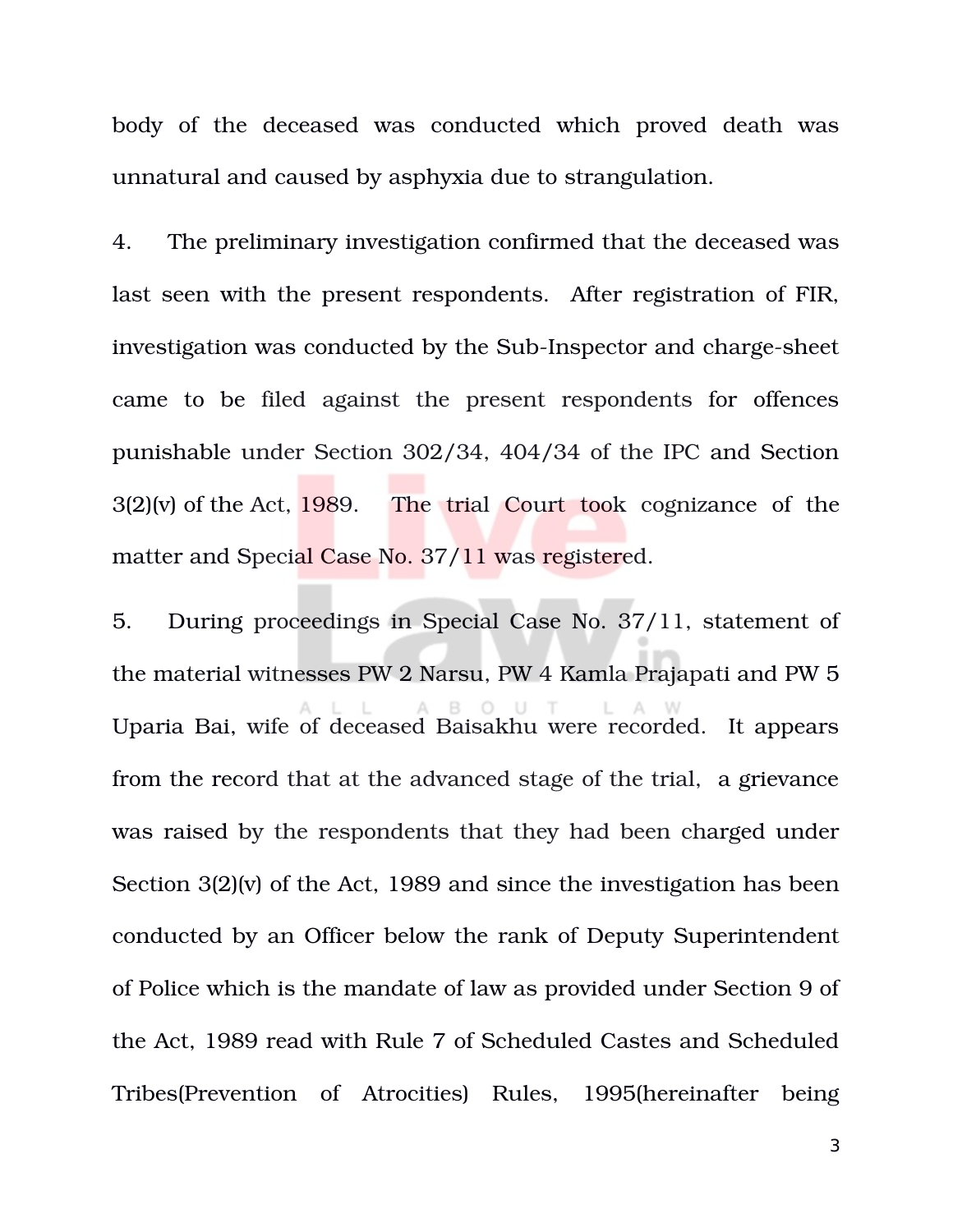referred to as the "Rules, 1995"), the very investigation is faulty and illegal and that deserves to be quashed and set aside and in consequence thereof, further proceedings in trial does not hold good and respondents deserve to be discharged.

6. Learned trial Court, while taking note of Section 9 of the Act, 1989 and Rule 7 of the Rules, 1995 held that the investigation has been conducted by an Officer below the rank of Deputy Superintendent of Police and is without authority and illegal and in consequence thereof, discharged the respondents not from the charges levelled against them under the provisions of the Act, 1989 but also from the provisions of the IPC for which there was no requirement of the investigation to be conducted by an Officer not below the rank of Deputy Superintendent of Police under judgment dated  $24<sup>th</sup>$  July, 2015 which came to be challenged before the High Court of Madhya Pradesh and dismissed by a cryptic order dated 9<sup>th</sup> May, 2019.

7. Learned counsel for the appellant submits that the respondents were charged for offences punishable under Section 302/34, 404/34 of the IPC and Section 3(2)(v) of the Act, 1989 and

4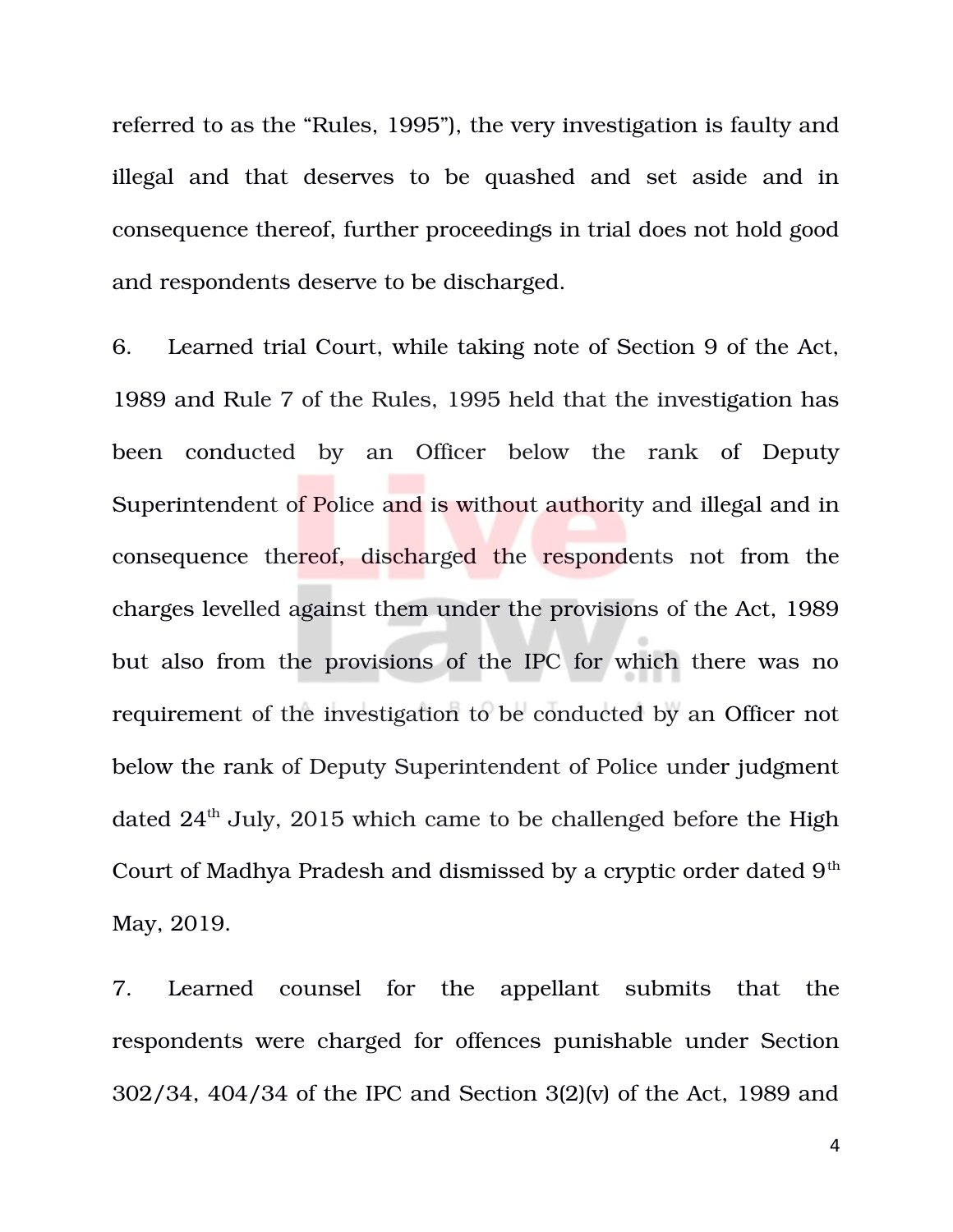in the given circumstances, the High Court has committed an apparent error in quashing the proceedings in discharging the respondents on a hyper technical ground that the investigation has been conducted by an Officer below the rank of Deputy Superintendent of Police and discharging the respondents in the given circumstances is not sustainable in law and that too when the trial is at the advanced stage and all the material prosecution witnesses have been examined and the judgment of the High Court needs to be interfered by this Court.

8. Per contra, learned counsel for the respondents, while supporting the order of the High Court, confirming judgment of the trial Court dated  $24<sup>th</sup>$  July,  $2015$  submits that if the very investigation was found to be faulty and not in compliance with the mandate of Section 9 of Act, 1989 read with Rule 7 of the Rules, 1995, the structure built up by the appellant could not sustain on the weak foundation, and this fact has not been disputed by the appellant that investigation was conducted by an Officer below the rank of Deputy Superintendent of Police which is the mandatory requirement under Rule 7 of the Rules, 1995, and in the given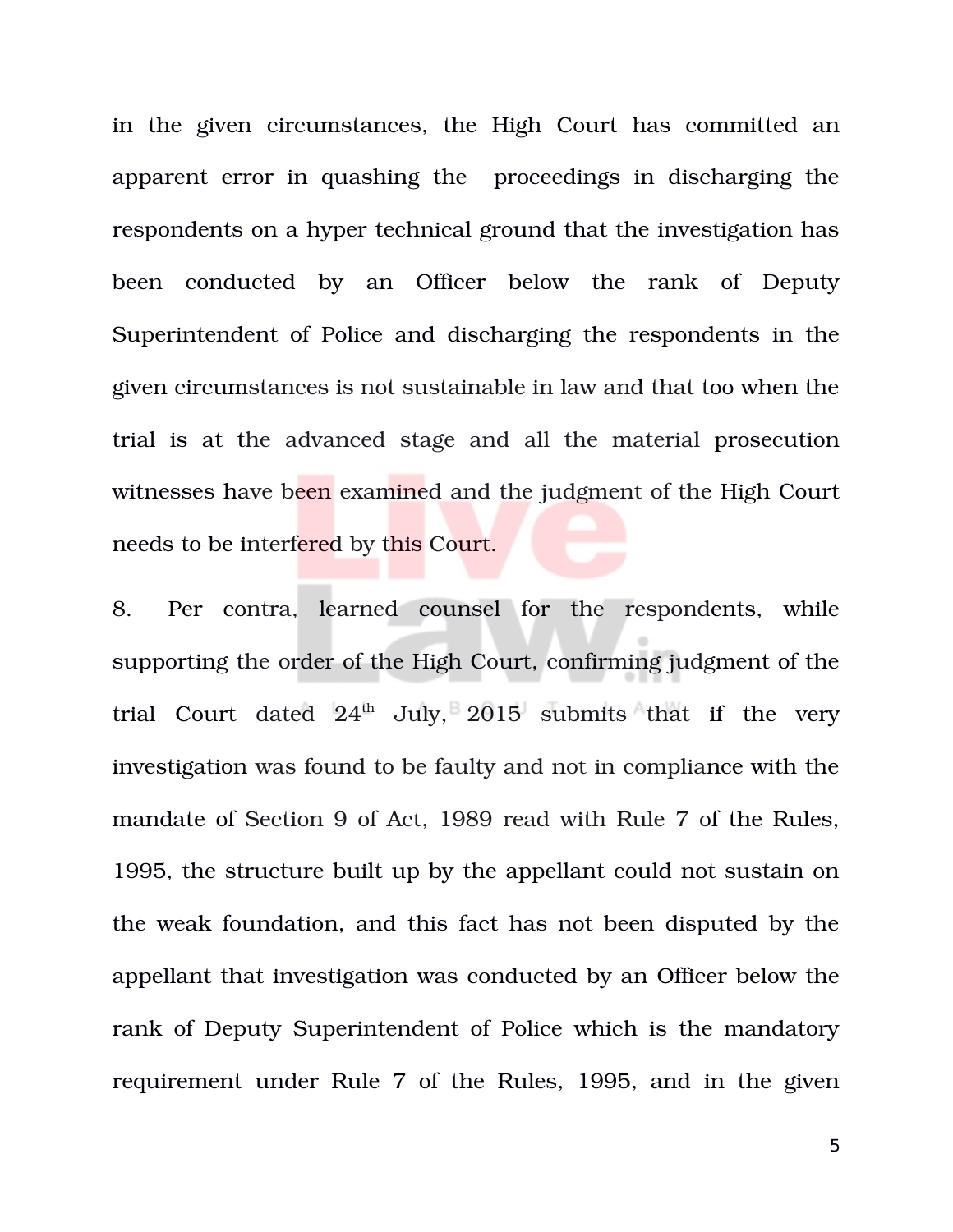circumstances, no error has been committed by the learned Special Judge in discharging the respondents and confirmed by the High Court vide its order impugned dated  $9<sup>th</sup>$  May, 2019.

9. For appreciating the rival submissions, we need to refer Section 9 of the Act, 1989 and Rule 7 of the Rules, 1995 which are as under:

> "**9.** *Conferment of powers*.—(1) Notwithstanding anything contained in the Code or in any other provision of this Act, the State Government may, if it considers it necessary or expedient so to do,—

> > (*a*) for the prevention of and for coping with any offence under this Act, or

(*b*) for any case or class of group of cases under this Act, in any district or part thereof, confer, by notification in the  $\mathbb N$ Official Gazette, on any officer of the State Government the powers exercisable by a police officer under the Code in such district or part thereof or, as the case may be, for such case or class or group of cases, and in particular, the powers of arrest, investigation and prosecution of persons before any Special Court.

(2) All officers of police and all other officers of Government shall assist the officer referred to in subsection (1) in the execution of the provisions of this Act or any rule, scheme or order made thereunder.

(3) The provisions of the Code shall, so far as may be, apply to the exercise of the powers by an officer under sub-section (1)."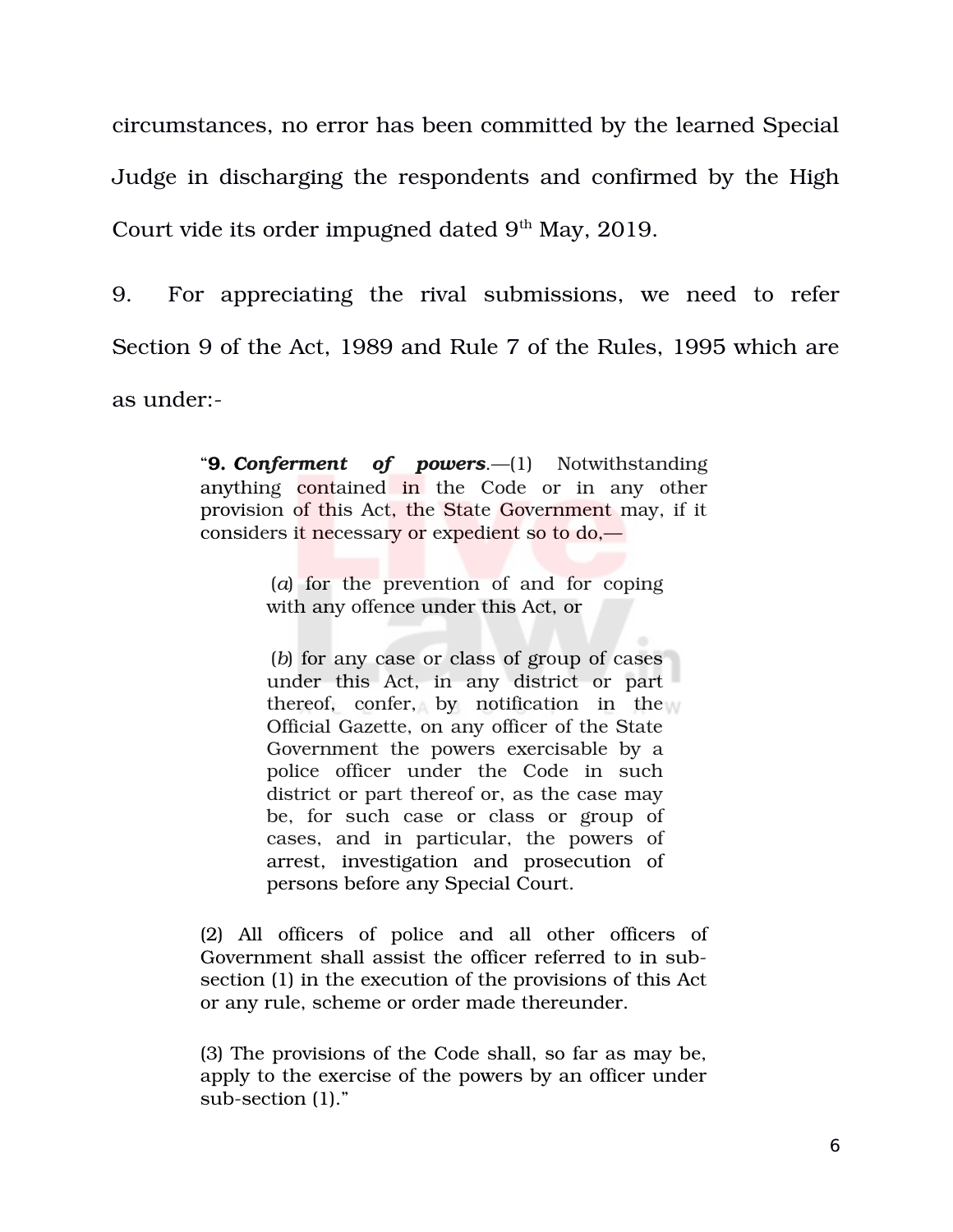"**Rule 7.** *Investigating officer*—(1) An offence committed under the Act shall be investigated by a police officer not below the rank of a Deputy Superintendent of Police. The investigating officer shall be appointed by the State Government/Director General of Police/Superintendent of Police after taking into account his past experience, sense of ability and justice to perceive the implications of the case and investigate it along with right lines within the shortest possible time.

(2) The investigating officer so appointed under subrule (1) shall complete the investigation on top priority within thirty days and submit the report to the Superintendent of Police who in turn will immediately forward the report to the Director General of Police of the State Government.

(3) The Home Secretary and the Social Welfare Secretary to the State Government, Director of Prosecution, the officer in charge of prosecution and the Director General of Police shall review by the end of every quarter the position of all investigations done by the investigating officer."

B O U T

L A W

A

10. By virtue of its enabling power, it is the duty and responsibility of the State Government to issue notification conferring power of investigation of cases by notified police officer not below the rank of Deputy Superintendent of Police. Rule 7 of the Rules 1995 provides rank of investigation officer to be not below the rank of Deputy Superintendent of Police. An officer below that rank cannot act as investigating officer in holding investigation in reference to the offences committed under any provisions of the Act,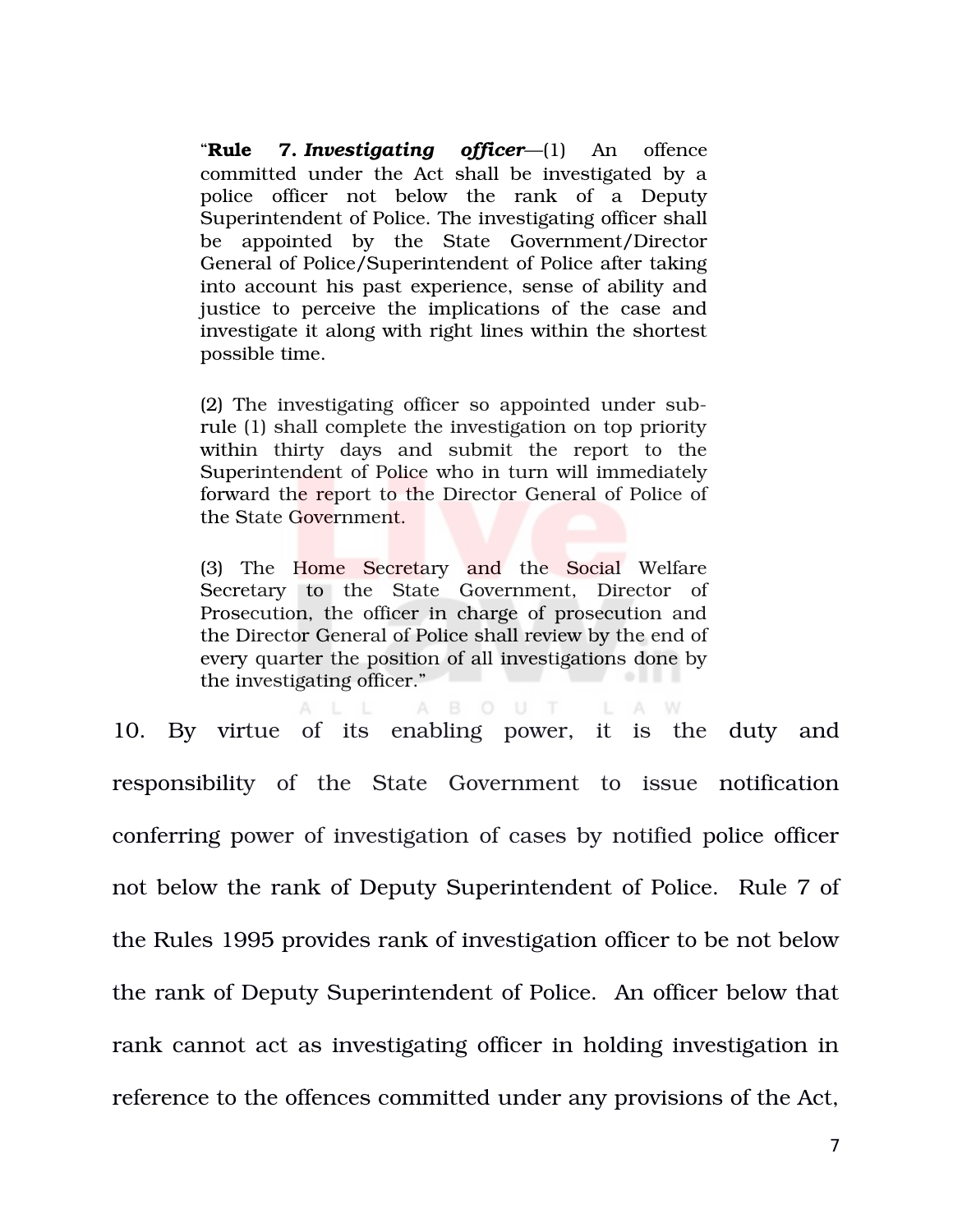1989 but the question arose for consideration is that apart from the offences committed under the Act 1989, if the offence complained are both under the IPC and the offence enumerated in Section 3 of the Act, 1989 and the investigation being made by a competent police officer in accordance with the provisions of the Code of Criminal Procedure(hereinafter being referred to as the "Code"), the offences under IPC can be quashed and set aside for noninvestigation of the offence under Section 3 of the Act, 1989 by a competent police officer. This question has been examined by a two-Judge Bench of this Court in **State of M.P. Vs. Chunnilal @** 

*Chunni Singh* 2009(12) SCC 649. Relevant para is as under:

ALL ABOUT LAW " By virtue of its enabling power it is the duty and responsibility of the State Government to issue a notification conferring power of investigation of cases by notified police officer not below the rank of Deputy Superintendent of Police for different areas in the police districts. Rule 7 of the Rules provided rank of investigating officer to be not below the rank of Deputy Superintendent of Police. An officer below that rank cannot act as investigating officer.

The provisions in Section 9 of the Act, Rule 7 of the Rules and Section 4 of the Code when jointly read lead to an irresistible conclusion that the investigation of an offence under Section 3 of the Act by an officer not appointed in terms of Rule 7 is illegal and invalid. But when the offence complained are both under IPC and any of the offence enumerated in Section 3 of the Act the investigation which is being made by a competent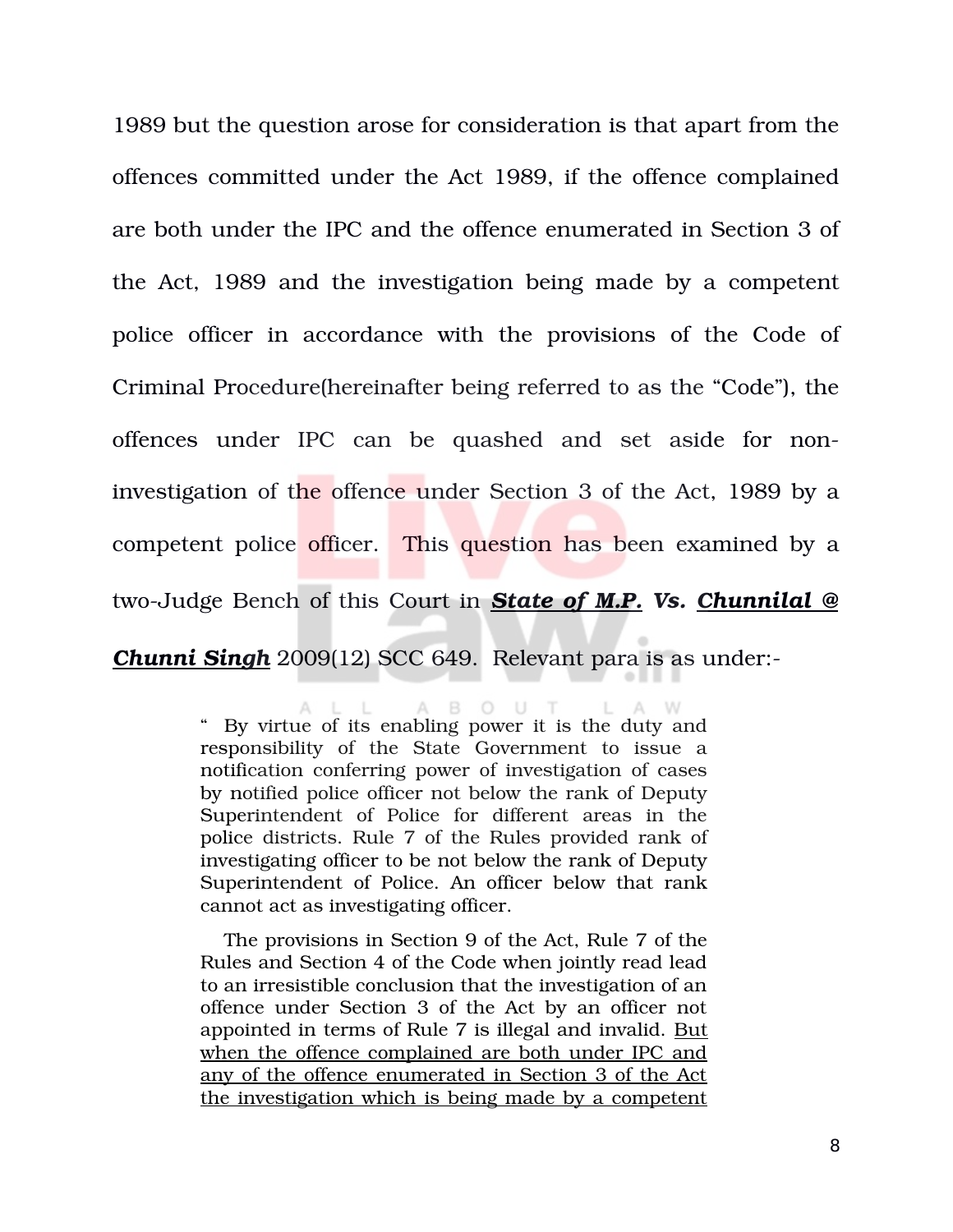police officer in accordance with the provisions of the Code cannot be quashed for non-investigation of the offence under Section 3 of the Act by a competent police officer. In such a situation the proceedings shall proceed in an appropriate court for the offences punishable under IPC notwithstanding investigation and the charge-sheet being not liable to be accepted only in respect of offence under Section 3 of the Act for taking cognizance of that offence."

(emphasis supplied)

11. Undisputedly, in the instant case, the respondents were charged under Sections 302/34, 404/34 IPC apart from Section  $3(2)(v)$  of the Act, 1989 and the charges under IPC have been framed after investigation by a competent police officer under the Code, in such a situation, in our view, the High Court has committed an apparent error in quashing the proceedings and discharging the respondents from the offences committed under the provisions of IPC where the investigation has been made by a competent police officer under the provisions of the Code. In such a situation, the charge-sheet deserves to proceed in an appropriate competent Court of jurisdiction for the offence punishable under the IPC, notwithstanding the fact that the charge-sheet could not